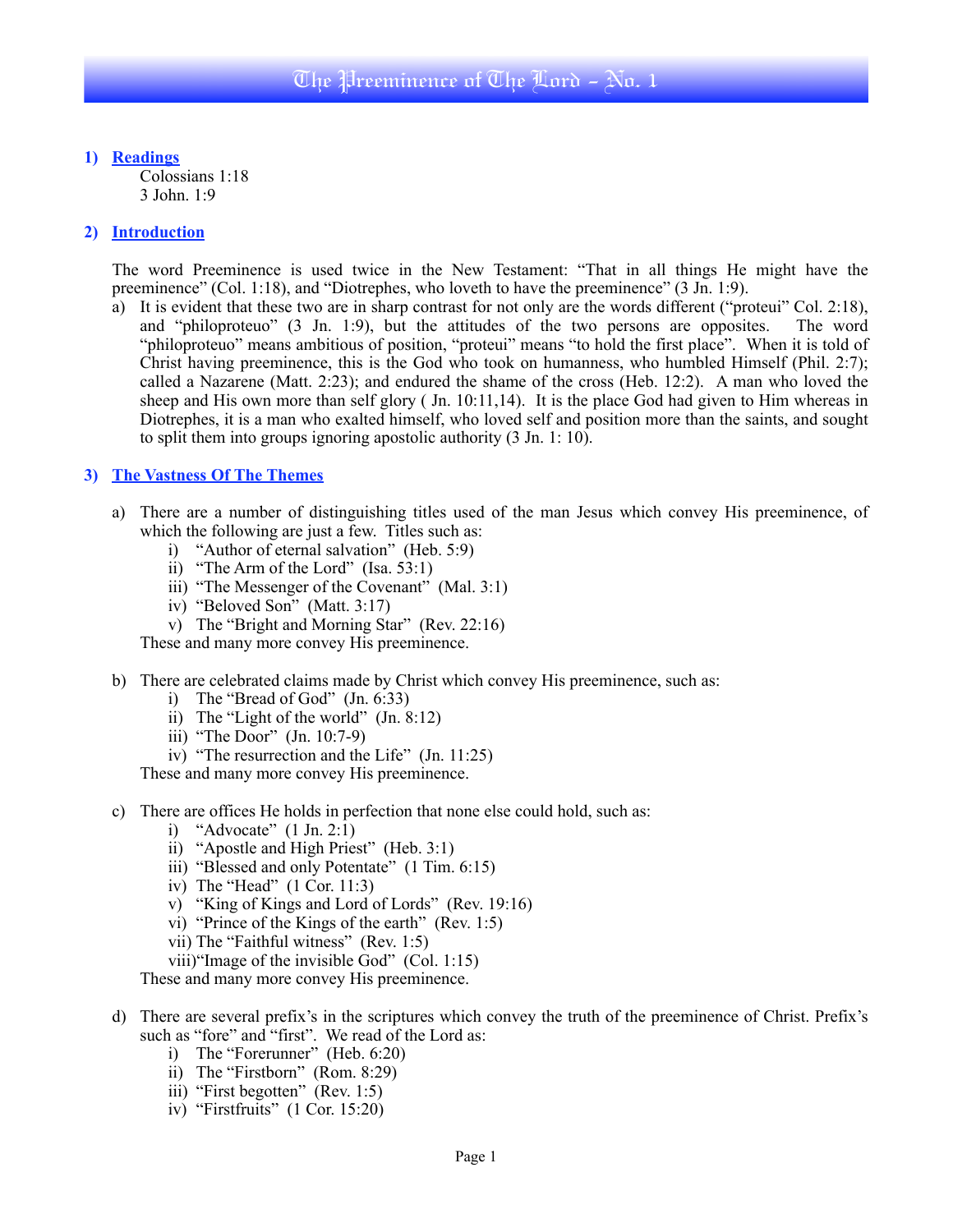- e) Of course we must look beyond the words "fore" and "first" and consider functions by which He is "first":
	- i) He was the first and only person to be:
		- 1. Born a King (Matt. 2:2) and that gives Him preeminence
		- 2. Born "holy" (Lk. 1:35) and that gives Him preeminence
		- 3. A priest "after the order of Melchisedec" (Heb. 7:11, 17) and that gives Him preeminence
		- 4. A sinless and perfect man (Heb. 7:26) and that gives Him preeminence
		- 5. A Prophet, Priest and King (Deut. 18:15; Zech. 6:13; Matt. 2:2) and that gives Him preeminence
		- 6. Anointed by God (Heb. 1:9)
	- ii) First and only person to:
		- 1. Ride an unbroken colt (Lk. 19:30) and that gives Him preeminence
		- 2. He never saw corruption (Acts 2:27) and that gives Him preeminence
		- 3. Rise from the dead never to die again (Rom. 6:9; Heb. 7:16; Rev. 1:18) and that gives Him preeminence
		- 4. Be raised by God (Acts 3:15; 13:30; Rom. 10:9) and that gives Him preeminence
		- 5. Be exalted by God (Phil. 2:9) and that gives Him preeminence
		- 6. Have God as the doctor at His birth (Psa. 22:9; 71:6) and that gives Him preeminence
	- iii) He was first to enter within the vail (Heb. 6:19-20). He is not the only one in this case for we shall be with Him and that gives Him preeminence
	- iv) He was the first and only person never to be at any point a dying man (Jn. 10:18) and that gives Him preeminence

# **4) The Meaning Of "Preeminence"**

a) To be "preeminent" means to be or have a status of transcendency, distinction, superiority, and excellence. Because of their paramount indescribable glory, they are worthy of acknowledged praise. In the above references this is true of the Lord, but while Diotrephes held the place of distinction in the church, it was not because of excellence, and instead of being worthy of praise he deserves distain.

### **5) By What Authority Is He Given Preeminence?**

- a) It is a fact that the weight of distinguishing is determined by personal character, or achievement, or the authority and glory of the distinguisher. In the case of Christ, the One who gives Him preeminence is God, for it is He who:
	- i) Raised Christ from the dead (1 Pet. 1:21)
	- ii) Saluted Him (Heb. 5:10). The word "called" indicates to be named, saluted, a formal recognition)
	- iii) Exalted Him (Phil. 2:9)
	- iv) Acknowledged Him as in His rightful place (Heb. 1:13)
	- v) Let Him take the book from His right hand (Rev. 5:7)

With such an endorsement who would debate or deny His preeminence?

# **6) "In What Ways Is He Preeminent?**

The following table gives avenues by which I am aware of such a truth.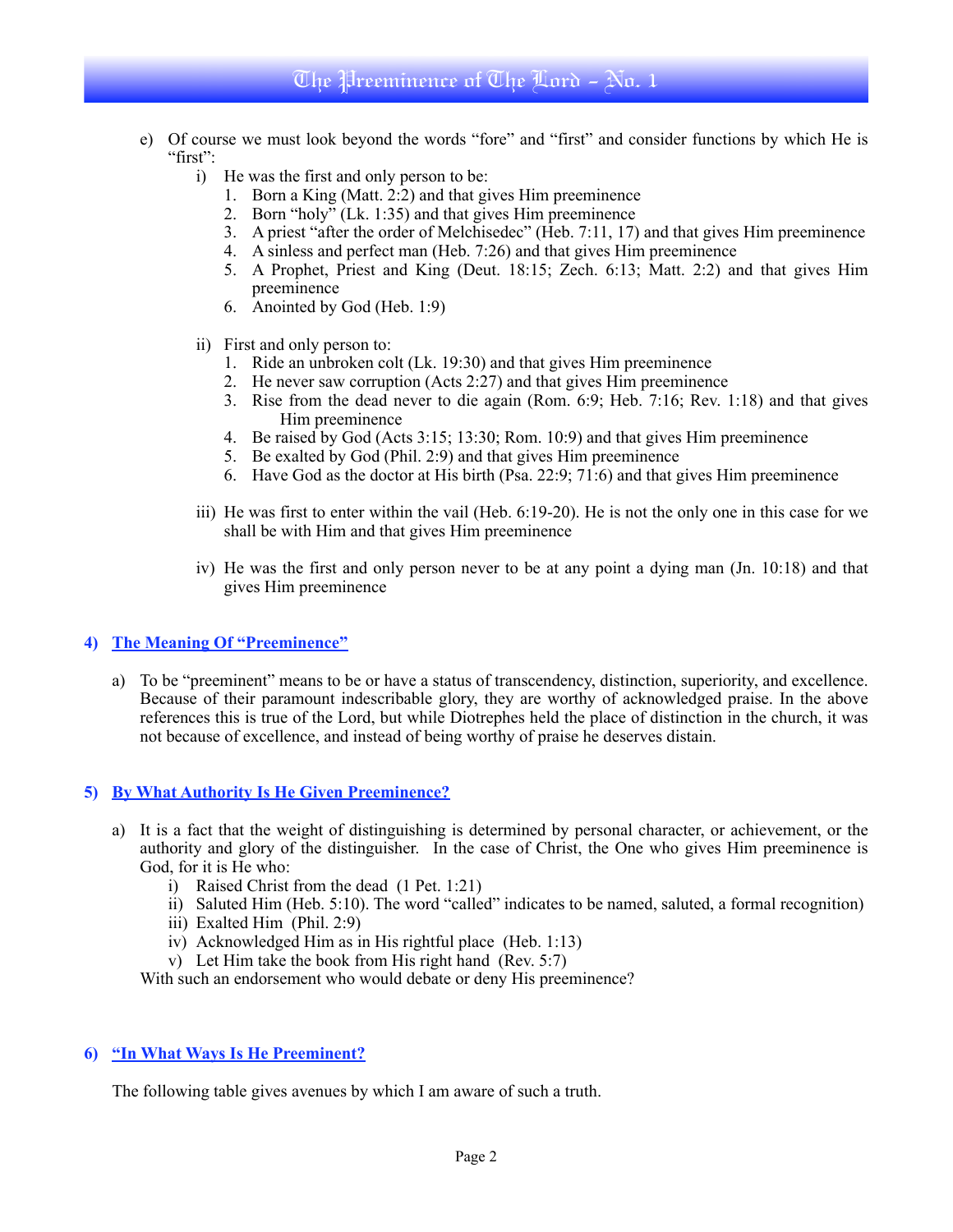| He is Preeminent in: | <b>References</b>        |
|----------------------|--------------------------|
| Administration       | Eph. 1:22                |
| Adjudication         | Jn. 5:22 & 27            |
| Arrangement          | 1 Cor. 11:3              |
| Attraction           | Song of Sol. 5:11-16     |
| Authority            | Matt. 28:18              |
| Distinction          | Hebrews, the entire book |
| Exaltation           | Isa. 52:13               |
| Exultation           | Rev. 5:9-13              |
| Glorification        | 1 Pet. 3:22              |
| Intention            | Psa. 2:6                 |
| Justification        | 1 Tim. 3:16              |
| Liberation           | Gal. 5:1                 |
| Perfection           | Psa. 24:3-4              |
| Preservation         | Jude 24                  |
| Proclamation         | Heb. 5:6                 |
| Qualification        | Rev. 5:7                 |
| Representation       | Heb. 7:25                |
| Revelation           | Jn. 14:9                 |
| Resurrection         | Col. 2:15                |
| Salutation           | Heb. 5:5-6               |

# **7) Conclusion**

Such is the fulness of the Lord that no language nor combinations of languages can convey the wonders of the Lord. No created mind has the ability to comprehend and no tongue has the ability to declare the glories of the Lord.

My privileged place is to bow before Him is wonder and adoring worship.